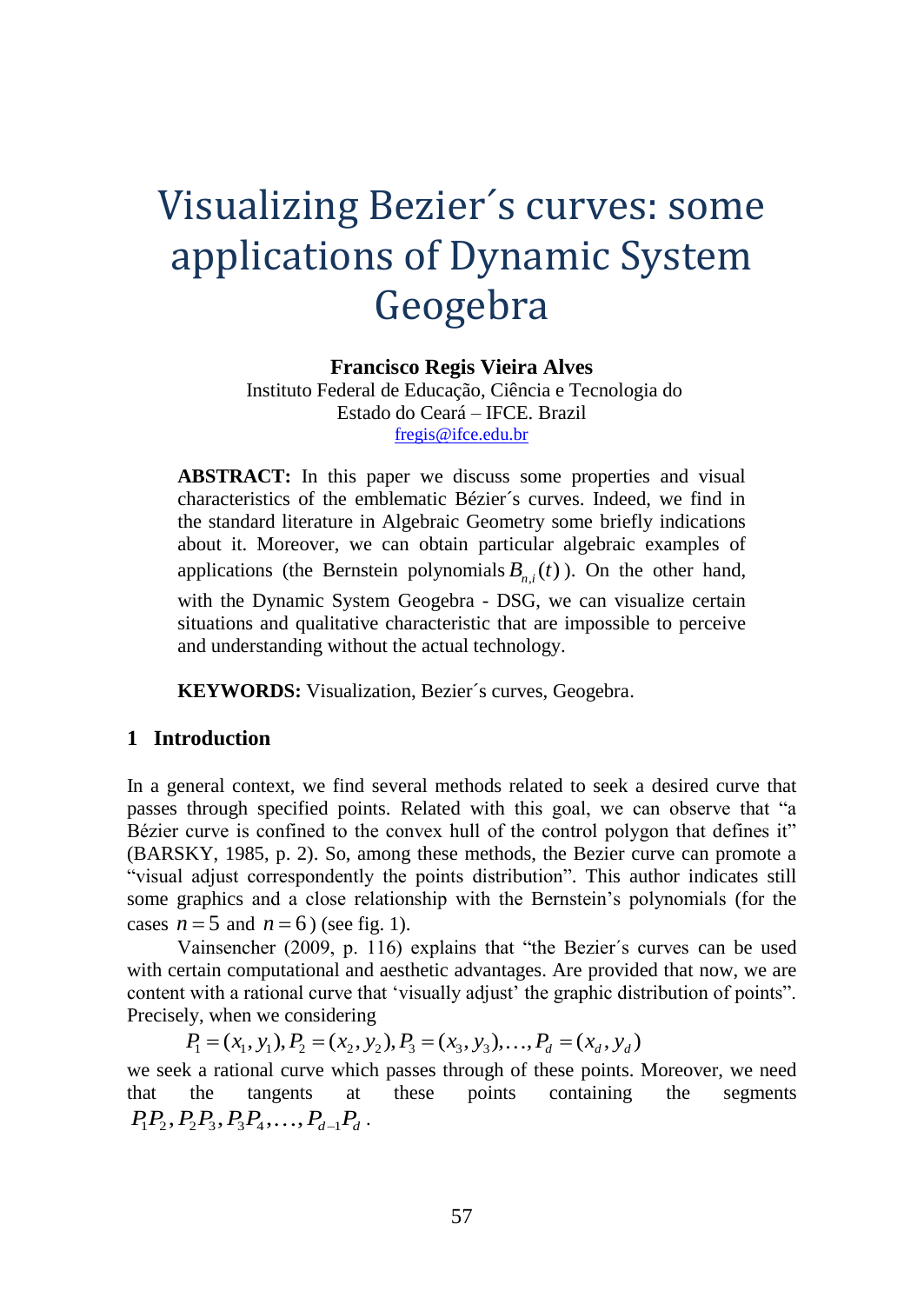In the next section we will show some examples related to these consideration. On the other hand, en virtue to understanding this basic construction, we need to talk some information about the Bernstein's polynomials (see fig. 1). Indeed, we know the Bernstein's polynomials defined by

$$
B_{i,n}(t) = {n \choose i} t^{i} (1-t)^{n-i} = \left(\frac{n!}{i!(n-i)!}\right) t^{i} (1-t)^{n-i}, \text{ with } 0 \le i \le n. (*)
$$



**Figure 1.** Visualization of a twisted curve inside a rectangular parallelepiped in three-space and the Bernstein's polynomials (BARSKY, 1985, p. 3-6)

In a general way, we define a Bézier curve as a spline curve that uses the Berstein polynomials as a basis. A Bézier curve  $r(t)$  of degree n is represented by

$$
r(t) = \sum_{i=0}^{n} b_i B_{i,n}(t)
$$
 under condition  $0 \le t \le 1$ . One way to computing a point of a

Bezier curve, is first to evaluate the Berstein polynomials. Another, and more direct method, is the Casteljau's algorithm (see figure 3).

In the figure 1, we indicate some particular cases related to the family  $\left\{ B_{i,n}(t)\right\} _{i}^{n}$  $B_{i,n}(t)$ <sup>*i*</sup>, In the figure 2, we exhibit a simple example provided by DSG. In fact, from the definition (\*), we visualize for  $0 \le n \le 10$  and  $0 \le i \le n$ . On the left side we constructed a moving point and in the right side, with the command **curve**[  $\qquad$  ], we see some parameterized curves. We can understand the dynamic meaning of this construction. However, before to develop other examples, we must comment a little historical context.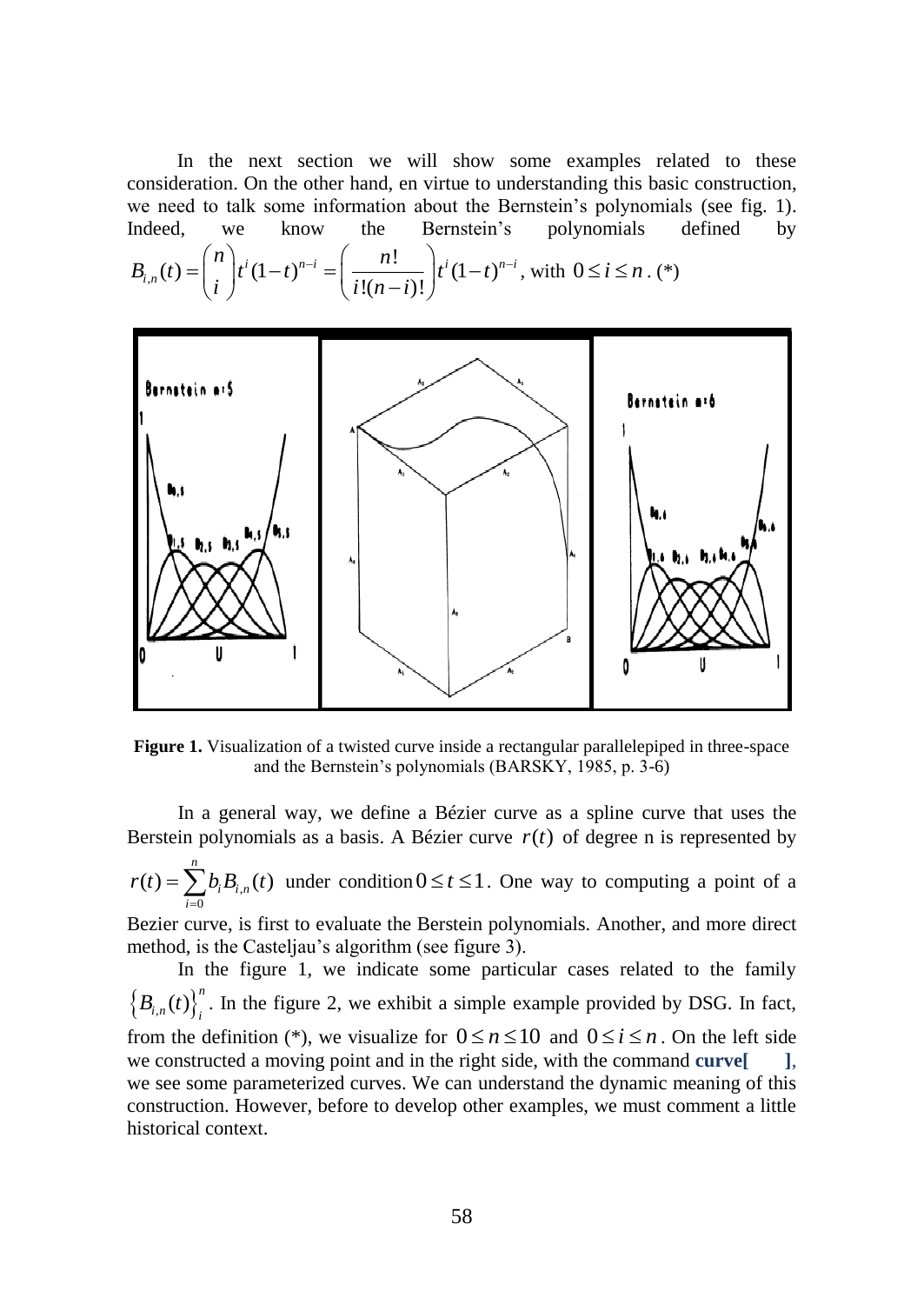

**Figure 2.** Visualization of Bernstein's polynomials with the DSG´s help

## **2 The Bezier´s curves and some properties**

In the historic context, we know that Bezier´s theory curves were developed independently by P. Casteljau in 1959 and by P. Bezier in 1962. Both approaches are based on the Bernstein's polynomials. This polynomials class is known in approximation theory. Vainsencher (2009, p. 115-116) shows an application (and a little figure), although we identify the author's intention on a heuristic idea of a curve related to a transmission through drawing a graph. So closely with this heuristic idea, in the figure 3, Bertot, Guillot & Mahboubi (2010) explain that "De Casteljau algorithmic is extensively used in computer graphics for rasterizing Bézier curves".



**Figure 3.** Bertot, Guillot & Mahboubi (2010, p. 21) illustrate De Casteljau algorithmic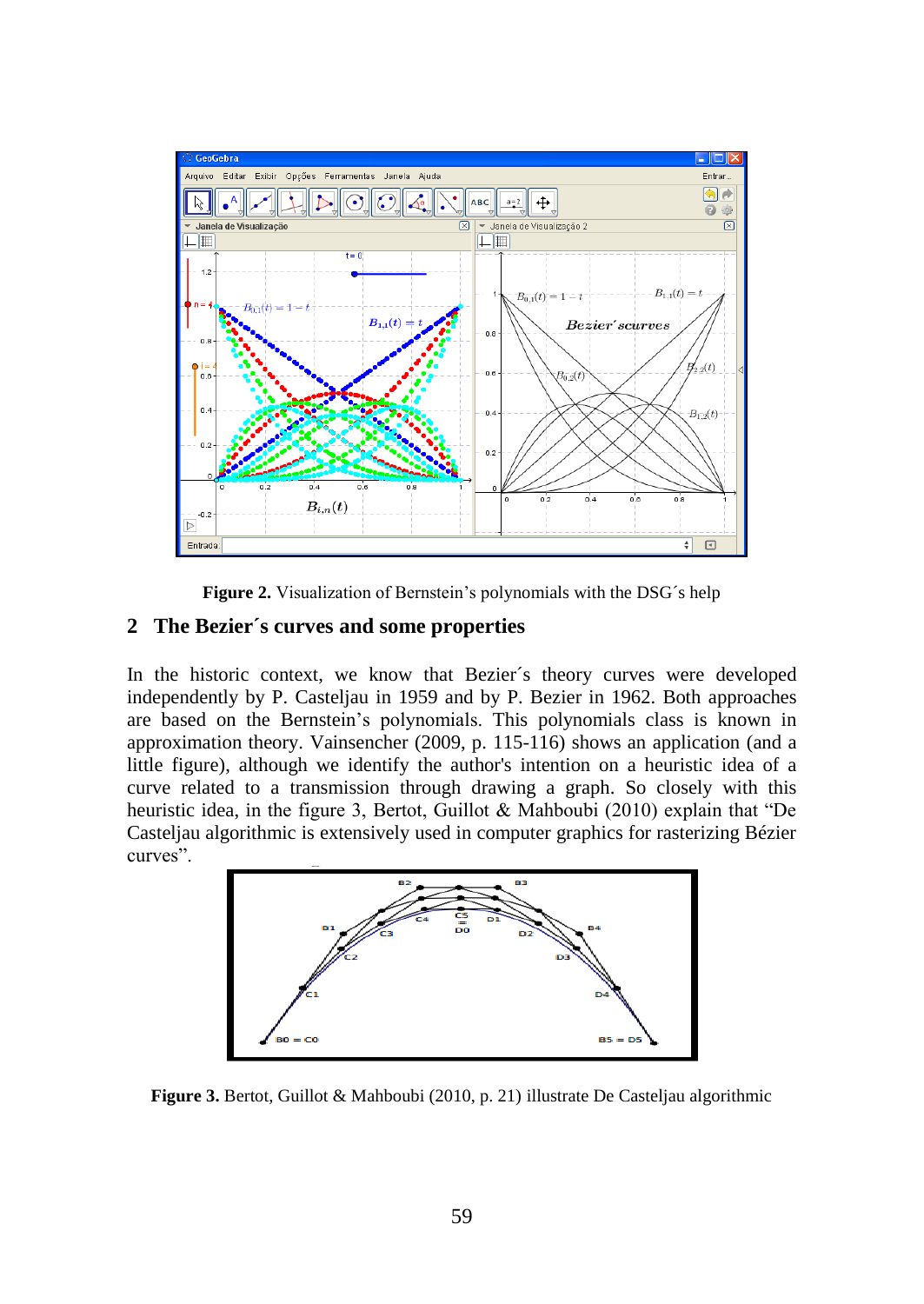A parameterization is obtained from a recursive way (VAINSENCHER, 2009, p. 116). Indeed, we can start with the polygonal determined by the  $d-1$  segments.

We write  
\n
$$
\begin{cases}\n\sigma_1^1(t) = (1-t)P_1 + tP_2 \\
\sigma_2^1(t) = (1-t)P_2 + tP_3 \\
\cdots \\
\sigma_{d-1}^1(t) = (1-t)P_{d-1} + tP_d\n\end{cases}
$$
. In the next step we must substitute each

consecutives pairs of polygonal by an interpolation. In our case, we take a parabola

in the following way: 
$$
\begin{cases} \sigma_1^2(t) = (1-t)\sigma_1^1(t) + t\sigma_2^1(t) \\ \sigma_2^2(t) = (1-t)\sigma_2^1(t) + t\sigma_3^1(t) \\ \cdots \\ \sigma_{d-2}^2(t) = (1-t)\sigma_{d-2}^1(t) + t\sigma_{d-1}^1(t) \end{cases}
$$
. Let's consider the set of

the points:  $P_1 = (-1, 1), P_2 = (0, 0), P_3 = (-1.2, -1.2), P_4 = (2, -1.5)$ . Easily, we find:

$$
\begin{cases}\n\sigma_1^1(t) = (1-t)P_1 + tP_2 = (1-t) \cdot (-1,1) + t \cdot (0,0) = (t-1,1-t) \\
\sigma_2^1(t) = (1-t)P_2 + tP_3 = (1-t)(0,0) + t(-1.2, -1.2) = (-1.2t, -1.2t) \\
\sigma_3^1(t) = (1-t)P_3 + tP_4 = (1-t)(-1.2, -1.2) + t(2, -1.5) = (3.2t - 1.2, -0.3t - 1.2)\n\end{cases}
$$

In the next step, we compute:

2  $(1, 2)$   $(1, 2)$   $(1, 1)$   $(1, 2)$   $(1, 2)$   $(2, 2)$   $(2, 2)$   $(1, 2)$ 1 2  $(1 - \lambda)(1 - \lambda)$  1  $(1 - \lambda)(1 - \lambda)$   $(2 - \lambda)(1 - \lambda)$   $(3 - \lambda)(1 - \lambda)$   $(4 - \lambda)^2$   $(1 - \lambda)(1 - \lambda)$ 2  $(t) = (1-t)(t-1, 1-t) + t(-1.2t, -1.2t) = (-2.2t^2 + 2t - 1, -0.2t^2 - 2t + 1)$  $(t) = (1-t)(-1.2t, -1.2t) + t(3.2t - 1.2, -0.3t - 1.2) = (4.4t^2 - 2.4t, 0.9t^2 - 2.4t)$  $t = (1-t)(t-1, 1-t) + t(-1, 2t, -1, 2t) = (-2, 2t^2 + 2t - 1, -0, 2t^2 - 2t)$  $t = (1-t)(-1.2t, -1.2t) + t(3.2t - 1.2, -0.3t - 1.2) = (4.4t^2 - 2.4t, 0.9t^2 - 2.4t)$ σ  $\begin{cases}\n\sigma_1^2(t) = (1-t)(t-1, 1-t) + t(-1.2t, -1.2t) = (-2.2t^2 + 2t - 1, -0.2t^2 - 2t + 1) \\
\sigma_2^2(t) = (1-t)(-1.2t, -1.2t) + t(3.2t - 1.2, -0.3t - 1.2) = (4.4t^2 - 2.4t, 0.9t + 1.2) \\
\sigma_2^2(t) = (1-t)(-1.2t, -1.2t) + t(3.2t - 1.2, -0.3t - 1.2) = (4.4t^2 - 2.4t, 0.9t +$  $\sigma_2^2(t) = (1-t)(-1.2t, -1.2t) + t(3.2t - 1.2, -0.3t - 1.2) = (4.4t^2 - 2.4t, 0.9t^2 -$ . Finally, we find the following parameterized cubic curve  $\sigma_1^3(t) = (1-t)\sigma_1^2(t) + t\sigma_1^2(t) = (6.6t^3 - 6.6t^2 + 3t - 1, 1.1t^3 - 0.6t^2 - 3t + 1).$ 

We still take the set of points:  $Q_1 = (-1,0), Q_2 = (0,0), Q_3 = (1,2), Q_4 = (2,0)$ . Following a similar procedure, we establish that: 1  $\sigma_1^1(t) = (1-t)(-1,0) + t(0,0) = (t-1,0)$ 

1  $\sigma_2^1(t) = (1-t)(0,0) + t(1,2) = (t,2t)$  We continue by the calculations 1  $\sigma_3^1(t) = (1-t)(1,2) + t(2,0) = (1+t,2-2t)$  $\sigma_3^2(t) = (1-t)(1,2) + t(2,0) = (1+t,2-t)$ 

$$
\begin{cases} \sigma_1^2(t) = (1-t)(t-1,0) + t(t, 2t) = (t, 2t^2) \\ \sigma_2^2(t) = (1-t)(t, 2t) + t(1+t, 2-2t) = (2t, 4t - 4t^2) \end{cases}
$$
 and, finally, we obtain a Bezier

cubic  $\sigma_1^3(t) = (1-t)(t, 2t^2) + t(2t, 4t - 4t^2) = (t + t^2, 6t^2 - 6t^3)$ . In the figure 4, we show the dynamic construction associated to which of these recursive parameterization for four control points.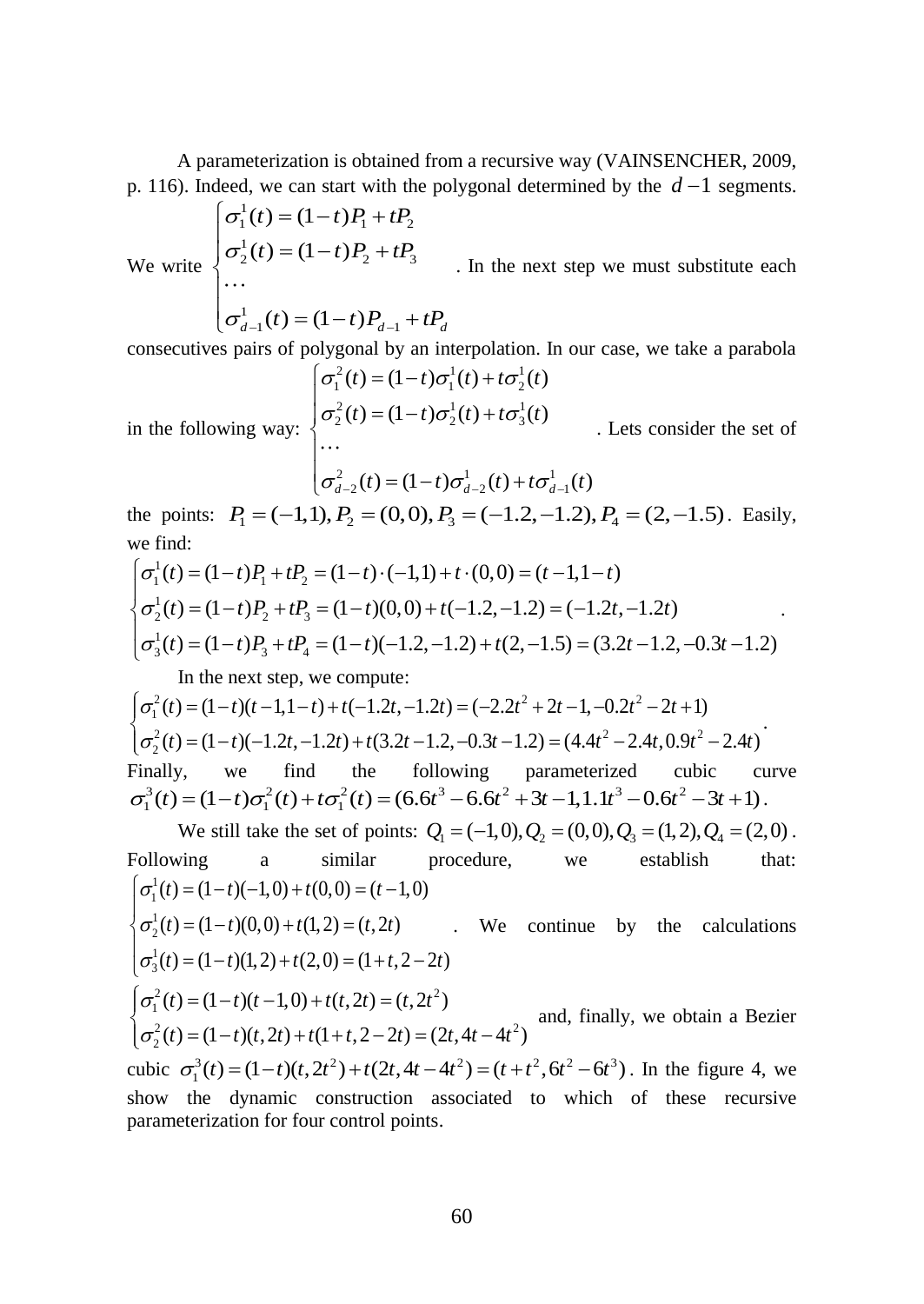

**Figure 4.** Visualization of some example discussed in Vainsencher (2009, p. 117).

In the specialized literature, we still find the definition correspondently a cubic trigonometric Bézier. For such, we take  $\lambda, \mu \in [-1,1]$  and the parameter  $t \in [0, \frac{\pi}{2}]$ and consider the expressions 2 0,3 2 1,3 2 2,3 2  $B_{3,3}(t, \lambda, \mu) = 1 - (1 + \mu)\cos(t) + \mu\cos^{2}(t)$  $(t, \lambda, \mu) = 1 - (1 + \lambda)$ sen $(t) + \lambda$ sen<sup>2</sup> $(t)$  $(t, \lambda, \mu) = (1 + \lambda)$ sen $(t) - (1 + \lambda)$ sen<sup>2</sup> $(t)$  $(t, \lambda, \mu) = (1 + \mu)\cos(t) - (1 + \mu)\cos^{2}(t)$  $B_{0,2}(t,\lambda,u) = 1 - (1+\lambda)$ sen(t) +  $\lambda$ sen<sup>2</sup>(t)  $B_{1,2}(t, \lambda, u) = (1 + \lambda)$  sen(t)  $-(1 + \lambda)$  sen<sup>2</sup>(t)  $B_{2,2}(t, \lambda, u) = (1 + u)\cos(t) - (1 + u)\cos^{2}(t)$  $\lambda, \mu$ ) = 1 – (1 +  $\lambda$ ) sen(t) +  $\lambda$ .  $\lambda, \mu$ ) =  $(1 + \lambda)$ sen(t) –  $(1 + \lambda)$  $\lambda, \mu$  = (1 +  $\mu$ ) cos(t) – (1 +  $\mu$ )  $B_{0,3}(t,\lambda,\mu) = 1 - (1+\lambda)sen(t) +$  $B_{13}(t, \lambda, \mu) = (1 + \lambda)sen(t) - (1 +$ {  $B_{2,3}(t, \lambda, \mu) = (1 + \mu)\cos(t) - (1 +$ I  $B_{3,3}(t, \lambda, \mu) = 1 - (1 + \mu)\cos(t) +$ .

This reader can analyze other properties in the work of Liu; Li & Zang (2011). Moreover, only with some basic commands of DSG, we can obtain its graphical dynamical behavior. Is easy observe that  $B_{0,1}(t) \ge 0$  and  $B_{1,1}(t) \ge 0$   $(0 \le t \le 1)$ . In the figure 2 we visualize this property. In fact, by mathematical induction, we can infer that  $B_{i,n}(t) \ge 0$  for all  $n \in IN$ . In fact, if we assume that all Bernstein polynomials of degree less than 'n' are non-negative, then by using the recursive definition of the Bernstein polynomial, we can write:  $B_{i,n}(t) = (1-t)B_{i,n-1}(t) + t \cdot B_{i-1,n-1}(t)$ . (\*\*)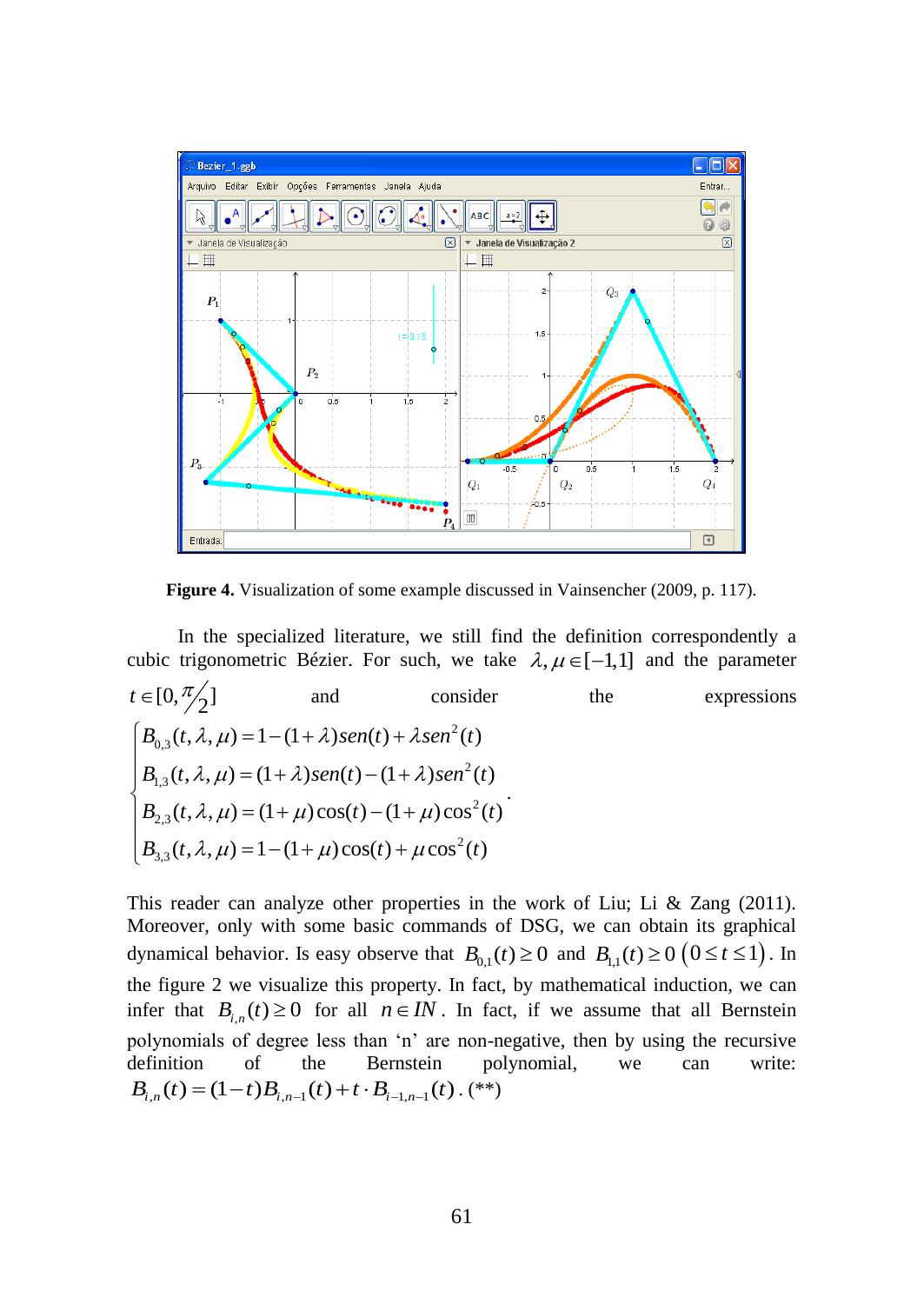### **3 Visualization provided by DSG and the Bernstein polynomials**

In this section we will discuss some conceptual properties related to the Bernstein polynomials. En virtue its definition in (\*), we can get easily that:  $B_{0,1}(t) = 1-t$ ,  $B_{1,1}(t) = t$ ,  $B_{0,2}(t) = (1-t)^2$ ,  $B_{1,2}(t) = 2t(1-t)$ ,  $B_{2,2}(t) = t^2$ ,  $B_{0,3}(t) = (1-t)^3$ ,  $B_{1,3}(t) = 3t(1-t)^2$ ,  $B_{2,3}(t) = 3t^2(1-t)$ ,  $B_{3,3}(t) = t^3$ , etc. In the specialized literature, we find several properties related to this notion.

In fact, from some of these properties, we can extract a formula to the Quadratic and Cubic Bezier curve. For this, we consider, preliminarily, the set  $\{P_0, P_1, P_2, P_3\}$  and, following the procedure that we have indicated previously, we construct the curve  $P(t) = (1-t)^2 P_0 + 2t(1-t)P_1 + t^2 P_2$ . In the similar way, we find that  $P(t) = (1-t)^3 P_0 + 3t(1-t)^2 P_1 + 3t^2(1-t)P_2 + t^3 P_3$ . In the figure 4 we show the graphic-geometric behavior. The quadratic and the cubic curve serve as a good example for discussing the visual development and understanding of a Bézier curve. (see figure 5).





First, is easy observe from (\*), the following property:  
\n
$$
B_{i,n}(t) = {n \choose i} t^i (1-t)^{n-i} = {n \choose i} t^i \sum_{k=0}^{n-k} (-1)^k {n-i \choose k} t^k = \sum_{k=0}^{n-k} (-1)^{k-i} {n \choose i} {n-i \choose k} t^{i+k} =
$$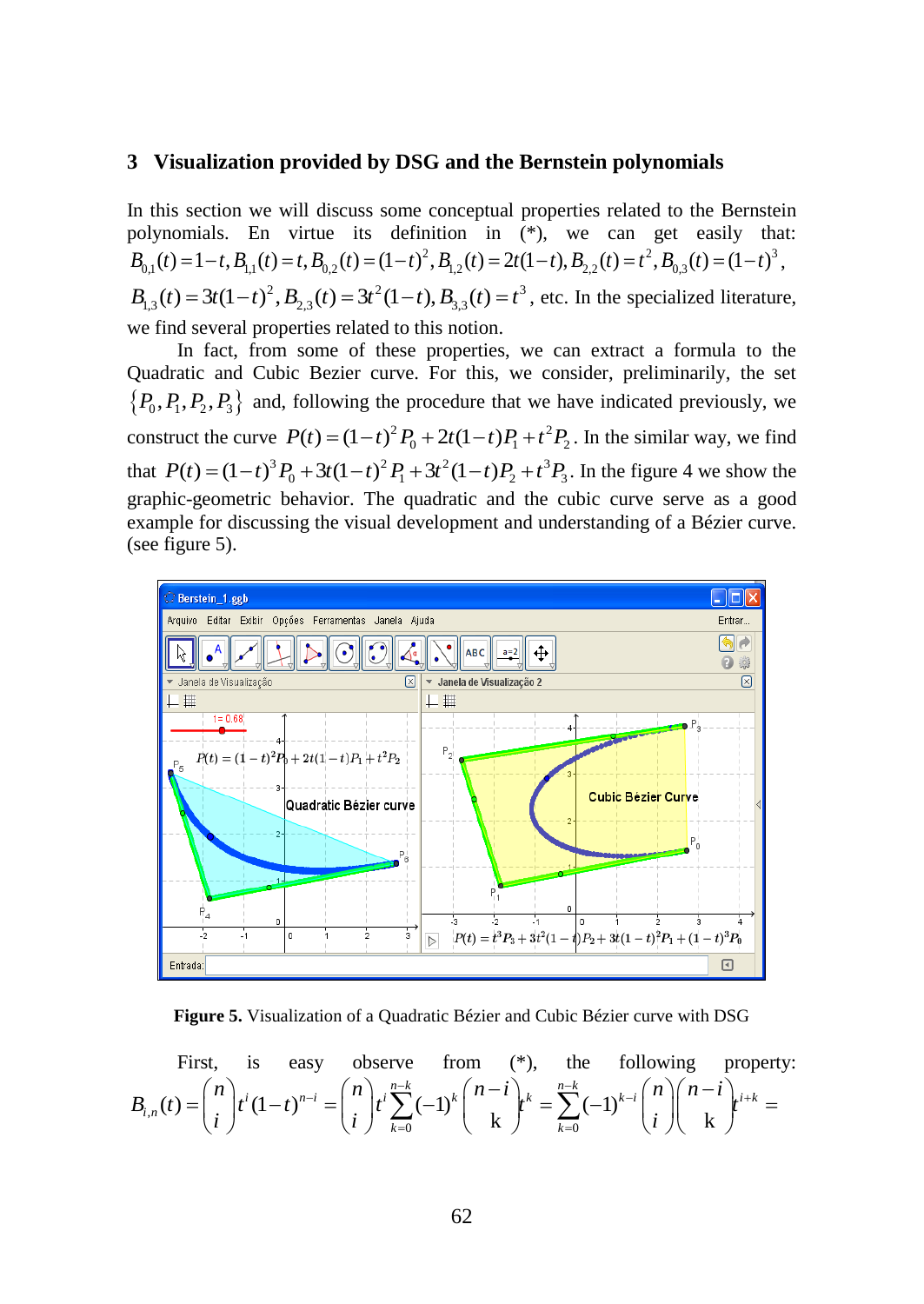$(-1)^{k-l}$  | | | | |  $t^k = \sum (-1)^k$  $\sum_{k=1}^{n-k}$  *(n)*  $n-i$  *k*  $\sum_{k=1}^{n}$  *(n)*  $k$  *k*  $\sum_{k=1}^{n}$  $k=0$   $\left\{ \begin{array}{ccc} k & j \\ k & k \end{array} \right\}$   $\left\{ \begin{array}{ccc} l & k \\ k & l \end{array} \right\}$   $\left\{ \begin{array}{ccc} k & j \\ k & k \end{array} \right\}$  $n \mid (n-i)$ ,  $\frac{n}{n}$ ,  $(n) \mid k$  $i \parallel n-i \mid t^n = \sum_{i=k} (-1)^{n-i} \mid k \mid i \mid t^n$  $\sum_{k=1}^{n}$  (1)  $k-i$   $\binom{n}{k}$   $\binom{n-1}{k}$   $\binom{n}{k}$  (1)  $k-i$   $(n)(n-i)$   $\sum_{k=1}^{n} (n)(k)$  $=\sum_{k=0}^\infty (-1)^{k-i} \binom{n}{i} \binom{n-i}{n-i}$   $t^k = \sum_{i=k}^\infty (-1)^{k-i} \binom{n}{k} \binom{n}{i} \cdot t^k$ . Similarly, we can show

that each of these power basis elements can be written as a linear combination of Bernstein Polynomials. In fact, if we have a basis  $\left[1, t, t^2, t^3\right]$  so, the Bernstein basis associated is described  $\left[ (1-t)^3, 3t(1-t)^2, 3t^2(1-t), t^3 \right]$ . Moreover, we can still verify the propriety previously indicated in (\*\*), by the following algebraic procedure:

$$
(1-t)B_{i,n-1}(t) + t \cdot B_{i-1,n-1}(t) = (1-t) {n-1 \choose k} t^k (1-t)^{n-1-k} + t {n-1 \choose k-1} t^{k-1} (1-t)^{n-1-(k-1)} =
$$
  
=  ${n-1 \choose k} t^k (1-t)^{n-k} + {n-1 \choose k-1} t^k (1-t)^{n-k} = \left[ {n-1 \choose k} + {n-1 \choose k-1} \right] \cdot t^k \cdot (1-t)^{n-k} =$   
=  ${n \choose k} \cdot t^k \cdot (1-t)^{n-k} = B_{n,k}(t)$ 

From a geometric point of view, when we consider the figure 2, we can infer too that all member of the family of polynomials are linearly independent. We did not demonstrate this formal property, despite being true. On the other hand, regarding the properties earlier commented, we note that its description does not provide an easy description en geometric way, even with the aid of a mathematical software.

We consider the quadratic curve described in the follow manner  $P(t) = (1-t)^2 P_0 + 2t(1-t)P_1 + t^2 P_2$ . When we lead with four points in the plane, we reach the cubic of Bezier  $Q(t) = (1-t)^3 P_0 + 3t(1-t)^2 P_1 + 3t^2(1-t)P_2 + t^3 P_3$ . Well, is easy to verify that  $(1-t)^2 + 2t(1-t) + t^2 = 1 - 2t + t^2 + 2t - 2t^2 + t^2 = 1$ . And with a similar analytical argumentation, we can get too  $(1-t)^3 + 3t(1-t)^2 + 3t^2(1-t) + t^3 = 1 = ((1-t) + t)^3 = 1$ . This last equality is obtained by  $1 = 1 \leftrightarrow (1 - t) + t = 1 \leftrightarrow ((1 - t) + t)^n = 1^n = 1, n \in \{2, 3\}.$ 

In the context of research in engineering, we can think a curve in terms of its center of mass. For example, we take five control points  $P_0, P_1, P_2, P_3$  like in the figure below. We still admit that each mass varies as a function of some parameter *t* in the following manner:  $m_0 = (1-t)^3$ ,  $m_1 = 3t(1-t)^2$ ,  $m_2 = 3t^2(1-t)$ ,  $m_3 = t^3$  and, easily we compute that  $m_0 + m_1 + m_2 + m_3 = 1$ . Well, we know the expression corresponding to the mass center of four points  $0^1 0^{(1)}$   $0^{(2)}$   $1 \cdot 1$   $1^{(1)}$   $1^{(1)}$   $1 \cdot 1^{(2)}$   $2^{(1)}$   $1 \cdot 1^{(3)}$   $3^{(1)}$   $1^{(1)}$   $1^{(1)}$   $1^{(1)}$   $1^{(1)}$   $1^{(1)}$   $1^{(1)}$   $1^{(1)}$   $1^{(1)}$   $1^{(1)}$   $1^{(1)}$   $1^{(1)}$   $1^{(1)}$   $1^{(1)}$   $1^{(1)}$   $1^{(1)}$   $1^{(1)}$   $1^{(1)}$   $0 + m_1 + m_2 + m_3$  $g(t) = \frac{m_0 P_0(t) + m_1 P_1(t) + m_2 P_2(t) + m_3 P_3(t)}{m_0 + m_1 + m_2 + m_3} = \frac{m_0 P_0(t) + m_1 P_1(t) + m_2 P_2(t) + m_3 P_3(t)}{1}$  $P(t) = \frac{m_0 P_0(t) + m_1 P_1(t) + m_2 P_2(t) + m_3 P_3(t)}{m_0 P_0(t) + m_1 P_1(t) + m_2 P_2(t) + m_3 P_3(t)}$ *m*<sub>0</sub> + *m*<sub>1</sub> + *m*<sub>2</sub> + *m*  $=\frac{m_0P_0(t)+m_1P_1(t)+m_2P_2(t)+m_3P_3(t)}{m_0+m_1+m_2+m_3}=\frac{m_0P_0(t)+m_1P_1(t)+m_2P_2(t)+m_3P_3(t)}{1}.$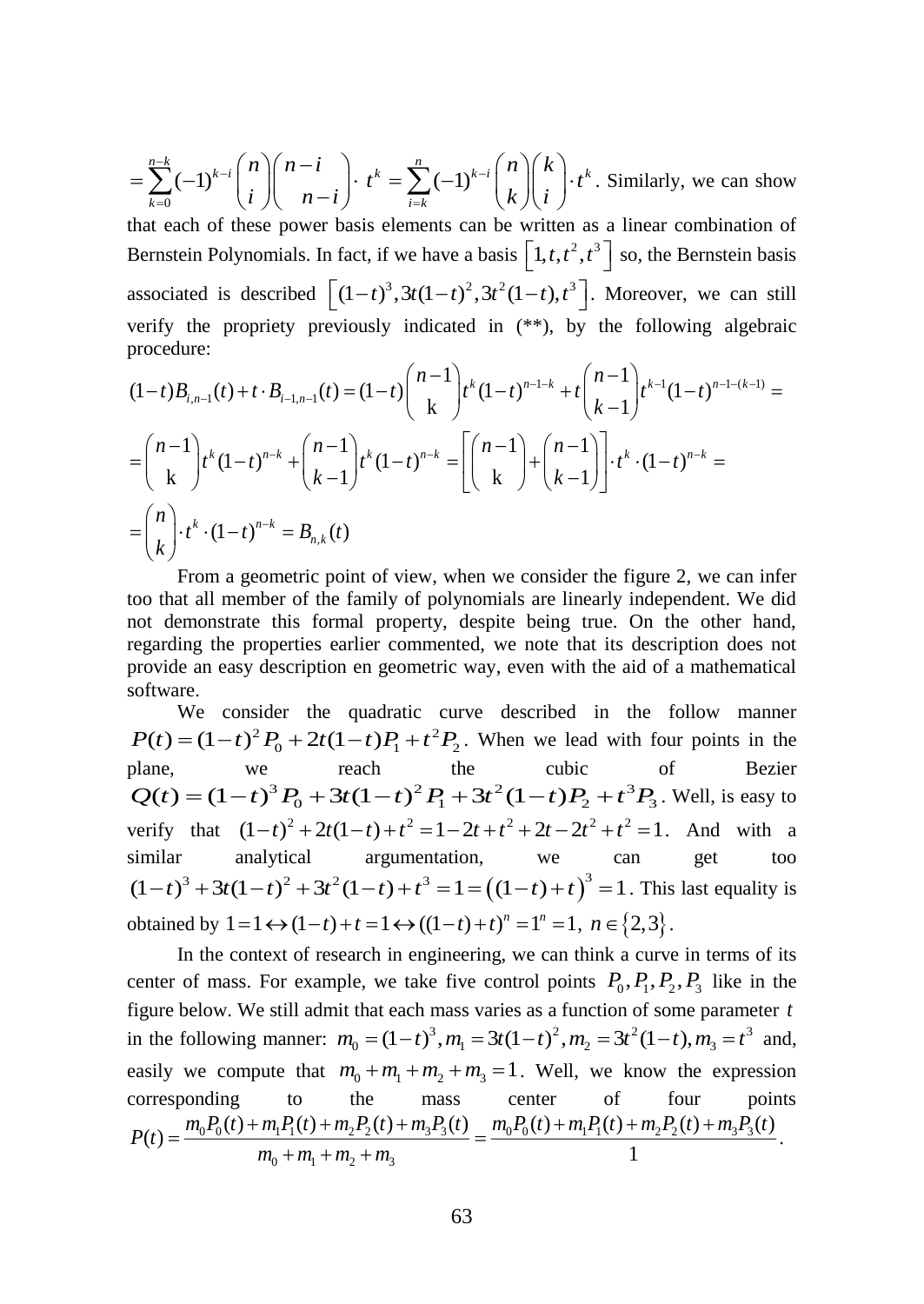Now, for each value of *t* , the masses assume different weights and their center of mass changes continuously. In the figure 6, we visualize for each value of *t* , that the curve is swept out by the center of mass. We can manipulate this dynamic construction and observe that, when  $t = 0$ :  $m_0 = 1$  e  $m_1 = m_2 = m_3 = 0$ . This argument indicates that this curve  $P(t)$  passes through  $P_0 = (a,b) \in \mathbb{R}^2$ . Moreover, when we take  $t = 1$ :  $m_3 = 1$  e  $m_0 = m_1 = m_2 = 0$  and this curve passes through  $P_3 \in (g, h) \in IR^2$ . Furthermore, we can verify that the curve is tangent to  $P_0 - P_1$ and  $P_3 - P_2$ . In the figure 6, the variable masses  $m_i(t)$  are called blending functions. While, the  $P_i(t)$  are known as control points.



**Figure 6.** Visualization of the center of mass related to four points by DSG

From all these mathematical properties, we have a possibility to explore the actual technology. However, some routines are possible only when we explore a Computational Algebraic System – CAS (including in the Bezier curves and the Berstein´s polynomials), in a complementarily way (ALVES, 2014). In fact, if we take the set of control points:  $P_0 = (1,0); P_1 = (4,2); P_2 = (2,4); P_3 = (0,2); P_4 = (-4,4).$  We just indicate in the figure 7 and we need to highlight the high operating cost when dealing with a large amount of these points (see figure 8).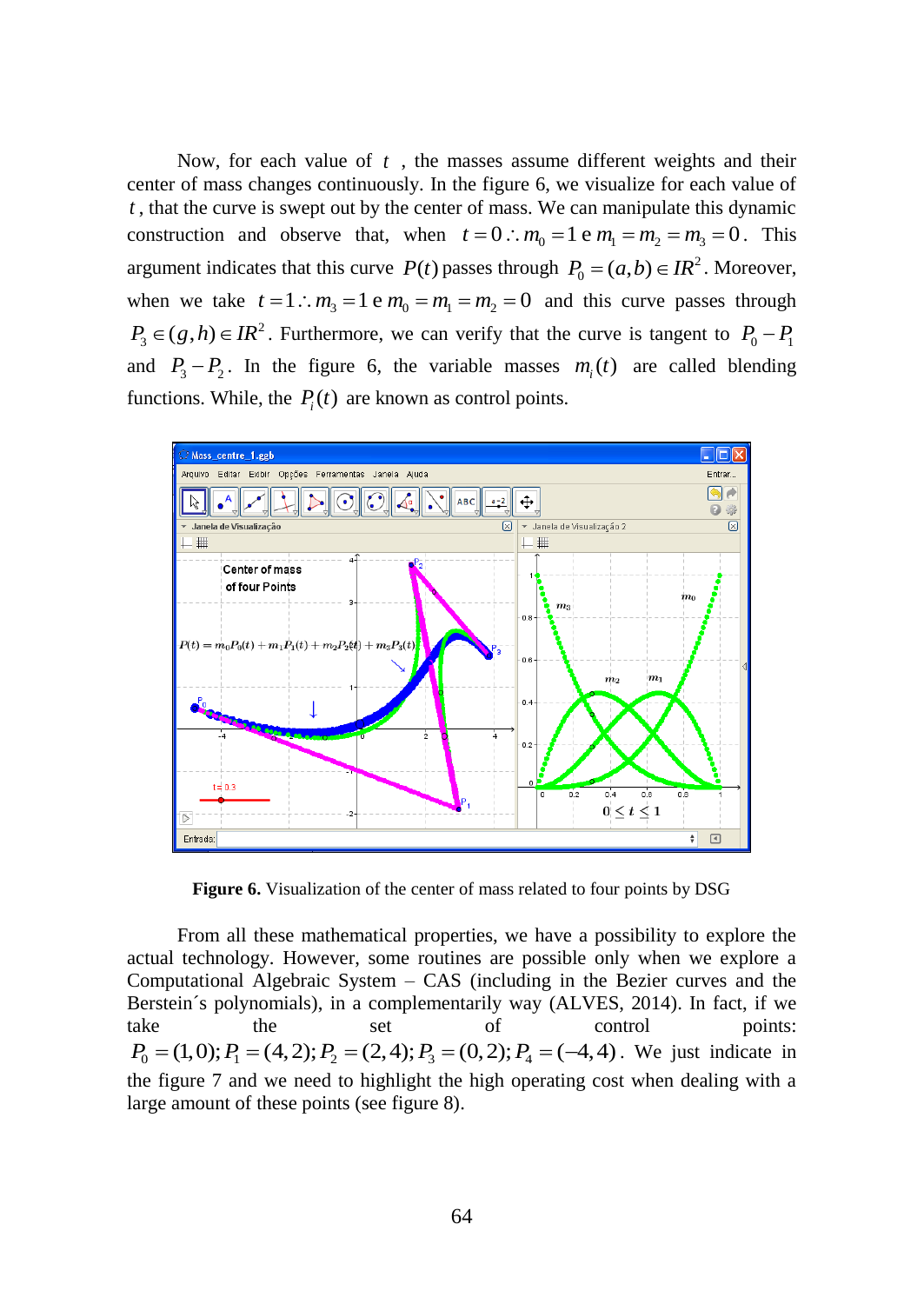In this dynamic construction, we have used the CAS Maple en virtue to determine, en according the Vainsencher´s algorithmic, a Bezier curve with five control points. We can visualize a blue curve below!



**Figure 7.** Some computations problems can be solved by DSG and the CAS maple

| <b>End Maple 10 - [Untitled (1) - [Server 1]]</b>                                                                                                                                         |                  |
|-------------------------------------------------------------------------------------------------------------------------------------------------------------------------------------------|------------------|
| File Edit View Format Style Color Axes Projection Animation Export Window Help                                                                                                            | $ \Box$ $\times$ |
| 0   0  2  0   1 <br> X   4   6  <br>656 E 6<br>$\mathbb{E}[ \mathbb{E}   \mathbb{E}   \mathbb{E}   \mathbb{E}   \mathbb{E}  $<br>lЫ<br>$\leftarrow$ $\rightarrow$<br>ŀМ<br>$ \mathbf{r} $ |                  |
| H 605650<br>$\theta$   $\theta$<br>$\frac{2}{3}$ $\frac{1}{9}$ 2<br>$\bullet$<br>$\vert \mathbf{1} \mathbf{1} \vert$                                                                      |                  |
| <u> (1-1)((1-1)(31+1)+1(4-21))+1((1-1)(4-21)+1(2-21)),</u>                                                                                                                                |                  |
| $(1-t)(2(1-t)t+t(2+2t))+t((1-t)(2+2t)+t(4-2t))]$                                                                                                                                          |                  |
| > evalm((1-t)*vector([(1-t)*(4-2*t)+t*(2-2*t),                                                                                                                                            |                  |
| $(1-t)*(2+2*t)+t*(4-2*t))]$ +t*vector( $[(1-t)*(2-2*t)-4*t^2,$                                                                                                                            |                  |
| $(1-t)*(4-2*t)+t*(2+2*t))$ ;                                                                                                                                                              |                  |
|                                                                                                                                                                                           |                  |
| $[(1-t)((1-t)(4-2t)+t(2-2t))+t((1-t)(2-2t)-4t^2),$                                                                                                                                        |                  |
| $(1-t)((1-t)(2+2t)+t(4-2t))+t((1-t)(4-2t)+t(2+2t))]$                                                                                                                                      |                  |
| evalm((1-t)*vector([(1-t)*((1-t)*(3*t+1)+t*(4-2*t))+t*((1-t)*(4-2*t)+t*(2-2                                                                                                               |                  |
| $*$ t $)$ ).<br>$(1-t)*(2*(1-t)*t+t*(2+2*t)) + t*((1-t)*(2+2*t)+t*(4-2*t))] + t*vector([1-t)*t*(3+2*t))$                                                                                  |                  |
| $(1-t)*(4-2*t)+t*(2-2*t))+t*((1-t)*(2-2*t)-4*t^{2})$ ,                                                                                                                                    |                  |
| $(1-t)*(1-t)*(2+2*t)+t*(4-2*t))+t*((1-t)*(4-2*t)+t*(2+2*t))$                                                                                                                              |                  |
|                                                                                                                                                                                           |                  |
| $[(1-t)((1-t)((1-t)(3t+1)+t(4-2t))+t((1-t)(4-2t)+t(2-2t)))$                                                                                                                               |                  |
| +t((1-t)((1-t)(4-2t)+t(2-2t))+t((1-t)(2-2t)-4t <sup>2</sup> )),                                                                                                                           |                  |
| $(1-t)((1-t)(2(1-t)t+t(2+2t))+t((1-t)(2+2t)+t(4-2t)))$                                                                                                                                    |                  |
| $+t((1-t)((1-t)(2+2t)+t(4-2t))+t((1-t)(4-2t)+t(2+2t)))]$                                                                                                                                  |                  |
|                                                                                                                                                                                           |                  |
| Bytes: 3.25M Available: 1.22G<br>Time: 6.6s                                                                                                                                               |                  |

**Figure 8.** Some commands in CAS Maple describing the Bézier curve

We suggest to the reader the exploration of the CAS Maple. In the figure 8, we have take the same set of points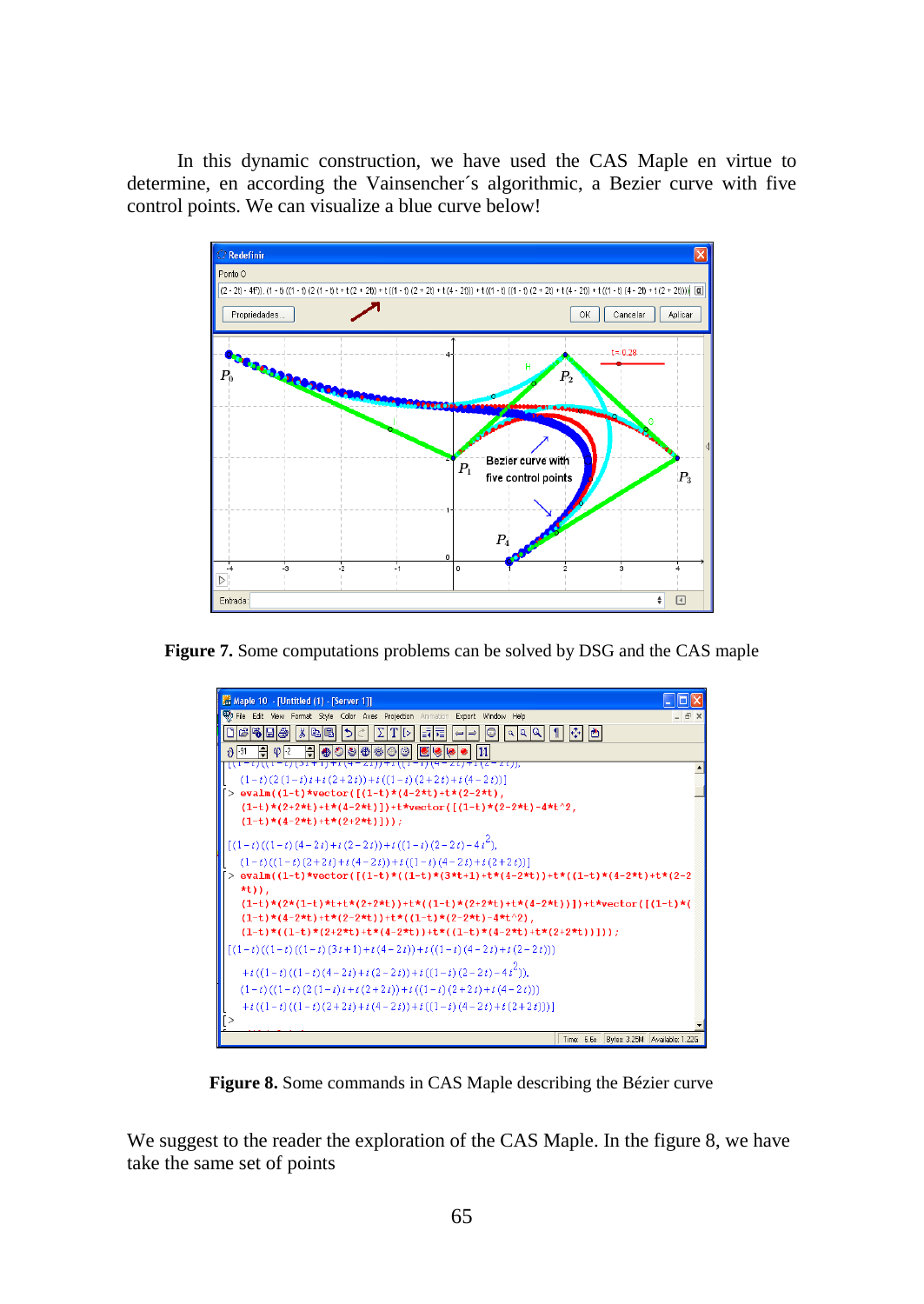$P_0 = (1,0); P_1 = (4,2); P_2 = (2,4); P_3 = (0,2); P_4 = (-4,4)$ , however, this computational description despite being in space  $IR^3$ , does not have the dynamic character like the earlier example (compare the figures 6 and 8).



**Figure 9.** Visualization provided by CAS Maple in the tridimensional space

## **Final remarks**

In several computational methods we identify the multiple uses of Bézier curves (like in Robotics and Computer Aided Geometric Design). In this work, we have emphasized some application en virtue to describe some basic graphical behavior of this concept and the Berstein´s polynomials too.

From historical point of view, the Bézier curve was formulated by Pierre Bézier, in 1962 and, approximately of this period, Paul De Casteljau developed the same curve. "The conic sections, the brachistochrone curve, cycloids, hypocycloids, epicycloids are all examples of very interesting curves that can be easily described and analyzed parametrically" (NEUERBURG, 2003, p. 1). On the other hand, the difficulties with these traditional examples of parameterization are the lack of applications associated with them in several Calculus Books (ALVES, 2014)

Moreover, several computational problems indicate a strong relationship between the Bernstein's polynomials and the Bézier curves. In fact, Bertot, Guillot & Mahboubi (2010) explain various situations. So, en virtue a didactic preoccupation, similarly the Vainsencher´s intention, we observe that some aspects that we have discussed here have a relevant pedagogical value, particularly with regard to intuitive and geometric understanding of a method briefly discussed in the context of Algebraic Geometry (VAINSENCHER, 2009, p. 117). Indeed, we can visually compare in the fig 9, an old and static description related to a Bezier curve.

Pouget (1995, p. 127) comments that "the Bezier and B-splines models are in ascendant complexity. However, this complexity is not necessary in several opportunities. In fact, the Bezier cubic has many applications". From this view, we can explore some visual properties (like figures 2, 5, 6), en virtue to promote a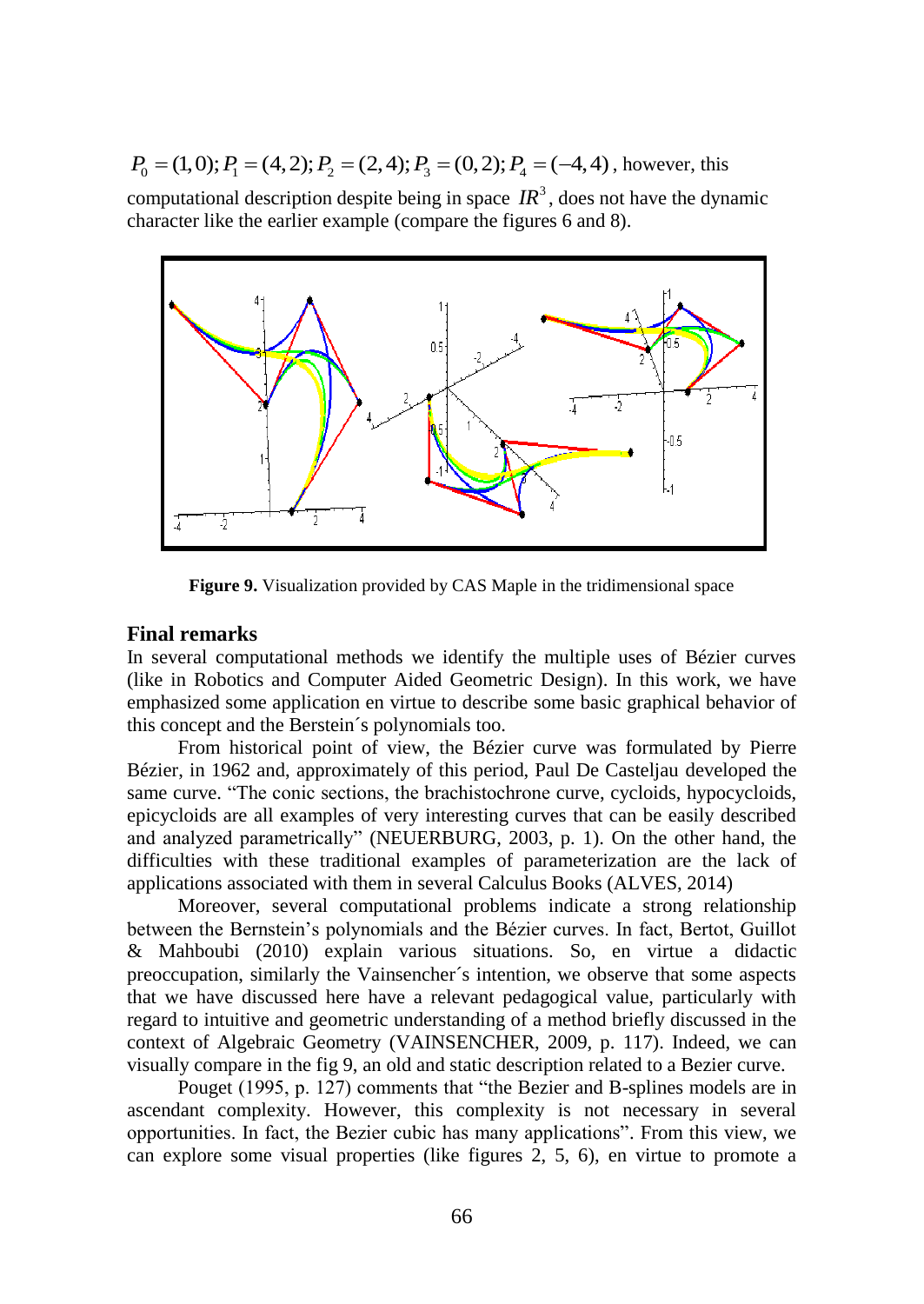visual comprehension of it. Below, Pouget (1995) transmits some geometric and a visual meaning.



**Figure 10.** Pouget (1995, p. 123) describes an infinite approximation process



**Figure 11.** Visualizing a Bézier curve with nine control points provided by DSG and the CAS Maple

Finally, we show an arduous work en virtue to describe and visualize a Bézier curve with nine control points.